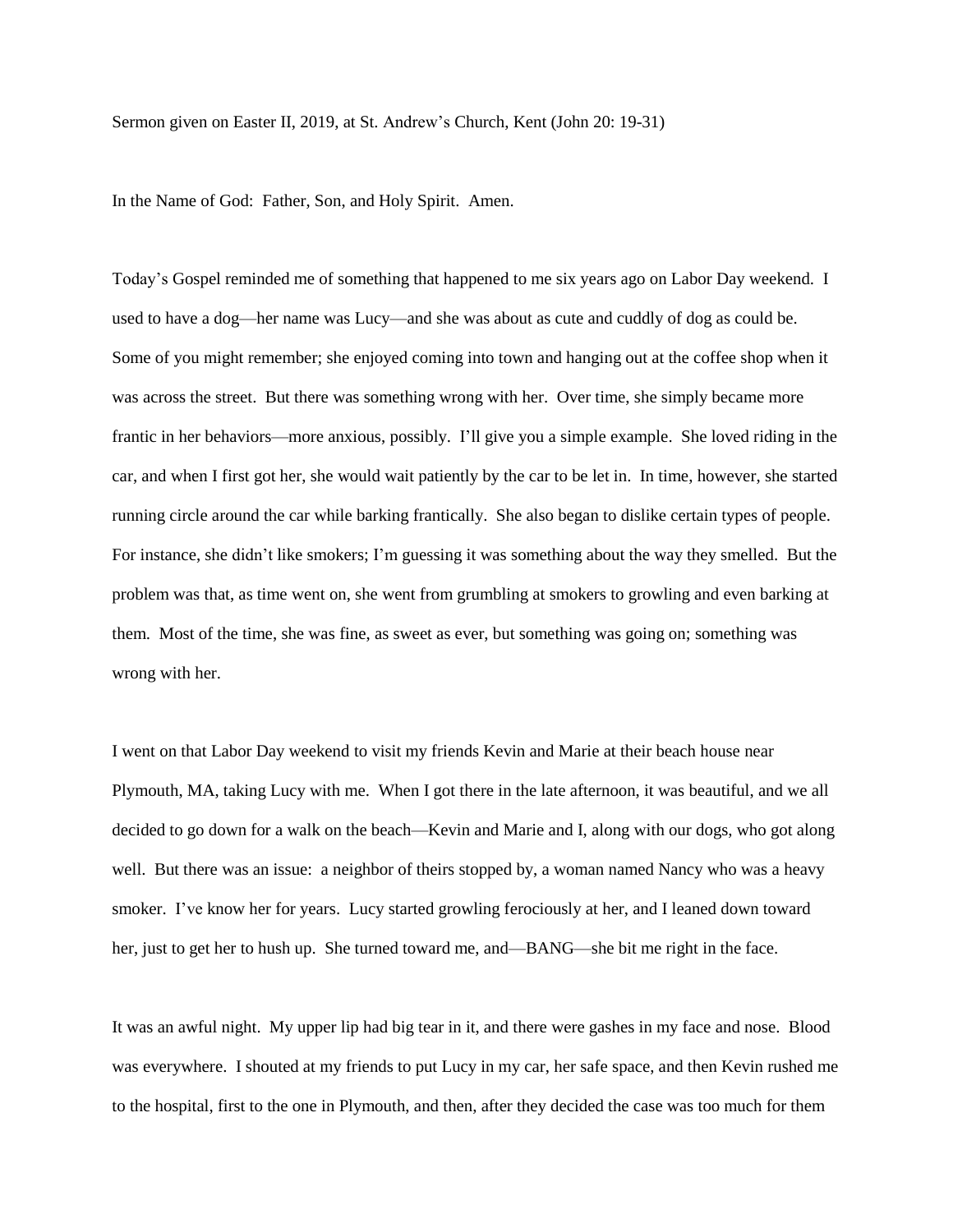because of some issue with the nose, up to the Tufts Medical Center in Boston. About 27 stitches and several hours later, I was back at their house. I felt awful, I looked awful (with the school year just a few days away), and worst of all, I knew I was going to have to put down that cute and snuggly dog who, even then, just wanted to jump up in the bed and sleep next to me.

I still have a scar from that night, here on my upper lip. It's not too noticeable, but I suppose if I ever were on the FBI Most Wanted list, they would it include as one of my identifying marks—which indeed it is. It says something about me—my history, and that awful night. It is part of who I am—and this is something that scars do. They tell our stories—they identify us—and such scars certainly don't have to be just physical. Perhaps they are emotional. Perhaps they are all that remains from some relationship, or from some experience in childhood. Those scars can be very real as well.

I speak of all of this because of what happens between Jesus and Thomas in today's Gospel. Jesus has appeared to the disciples, granting them his peace and bestowing on them the power to forgive or retain the sins of any. But there was a problem: Thomas was not in the room at the time, and he would not believe unless he saw the mark of the nail in Jesus' hand and the wound in his side. Perhaps these were not literally scars, but they were indeed wounds, the marks of Jesus' harrowing crucifixion on Good Friday—and Thomas needed to see those identifying marks. One week later, Jesus appeared again to the disciples, and almost immediately he said to Thomas, "Put your finger here and see my hands. Reach out your hand and put it in my side. Do not doubt but believe." Thomas' response is telling. More simply saying, "Oh, it is you, Jesus," he goes further. "My Lord and my God," says Thomas. "My Lord and my God."

I think Thomas' response was driven by something more than seeing in those wounds only the marks of his crucifixion. For Thomas, they were something more—they pointed also to Jesus' resurrection. He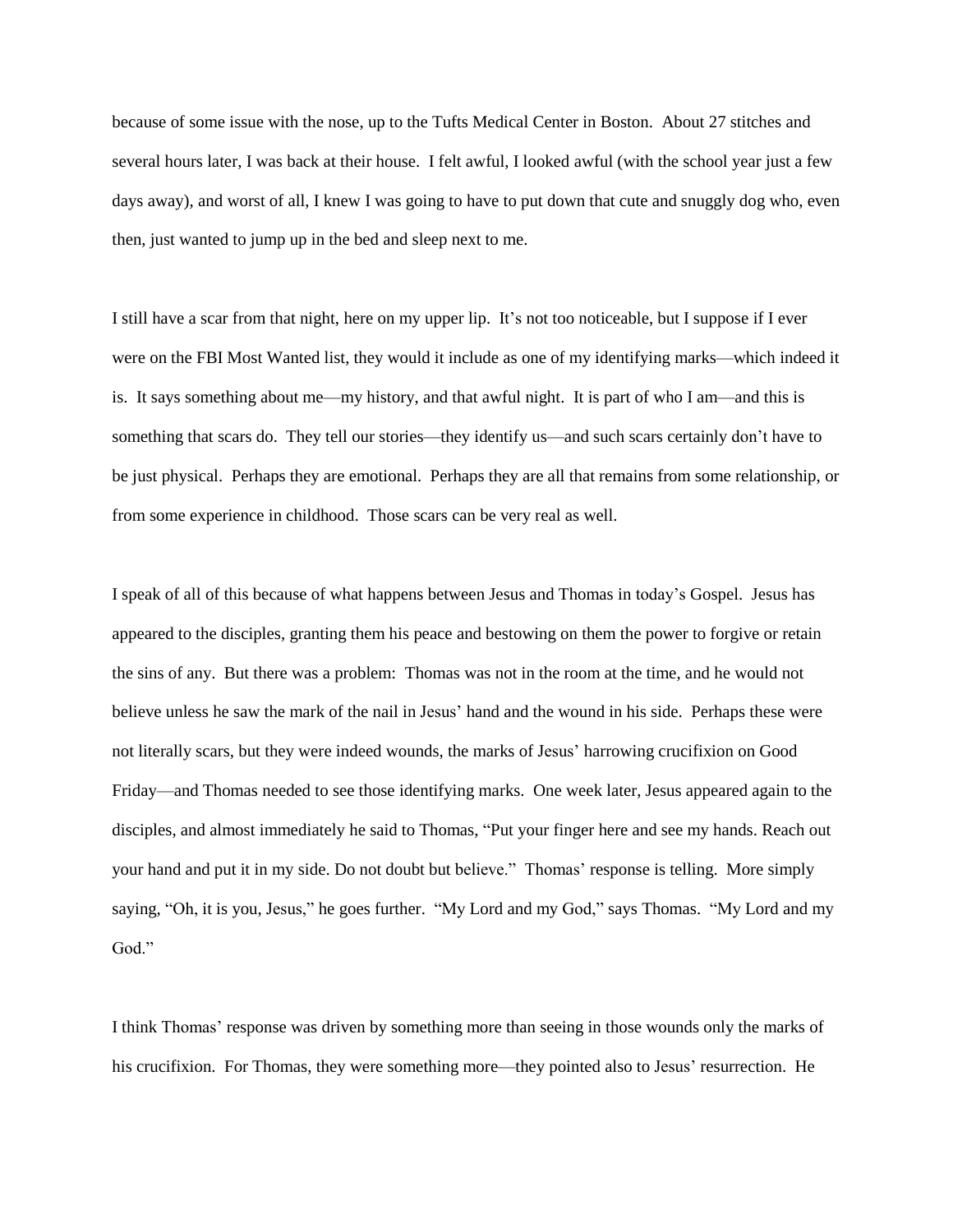saw in them that somehow, in the love of God, good is stronger than evil, love is stronger than hate, life is stronger than death, and the love of God triumphs over all.

In short, Thomas saw those scars as something horrific, but also as something filled with grace—and I think there's a lesson in there for all of us. Do we see our scars as merely a mark of some horrific experience, or, like Thomas, can see them as marks of the grace and love of God? Take the scar on my lip as an example. I can think of it only as a sad souvenir from the night that Lucy bit me, or, when I see it, I can think of the night that my friends Kevin and Marie took such good care of me, with Kevin driving me to the hospital and comforting me for hours. I can also think of my other friends who came to visit that weekend, whose compassion and sympathy was boundless. I can think of people who wrote me notes when I finally put Lucy down. I can even think of the doctor who treated me that night. There I was, in the ER at Tufts Medical Center, and the first doctor to treat me—well, I found out afterwards that he, a young fellow, had been a doctor for about three hours. I knew something was up with him; I could tell he was nervous when he got his iPhone out and started taking pictures of my face. Then another doctor walked in—also fairly young, and looking like he was all ready to head out for the weekend. His hair was slicked back, he had a knapsack on over his shoulders, but he had heard there was a tough case and wanted to have a look. It turned out he was the head of maxilo-facial surgery at Tufts. He saw my face and said, "Let me have a look at this." He started to put on surgical gloves and then realized he should probably take that knapsack off first. Two hours later, after caring for me meticulously and compassionately, he headed out the door to start his Labor day weekend, and my face looks good today because of his efforts.

All of these people—my friends and, in one case, a complete stranger—in their own ways worked to bring the love of God to me in that moment which in some ways felt like my own Good Friday. They did so through their compassion, their sympathy, their kindness. They brought light into the darkness of my night and brought about the dawn of resurrection. I got through that experience, and here I am today.